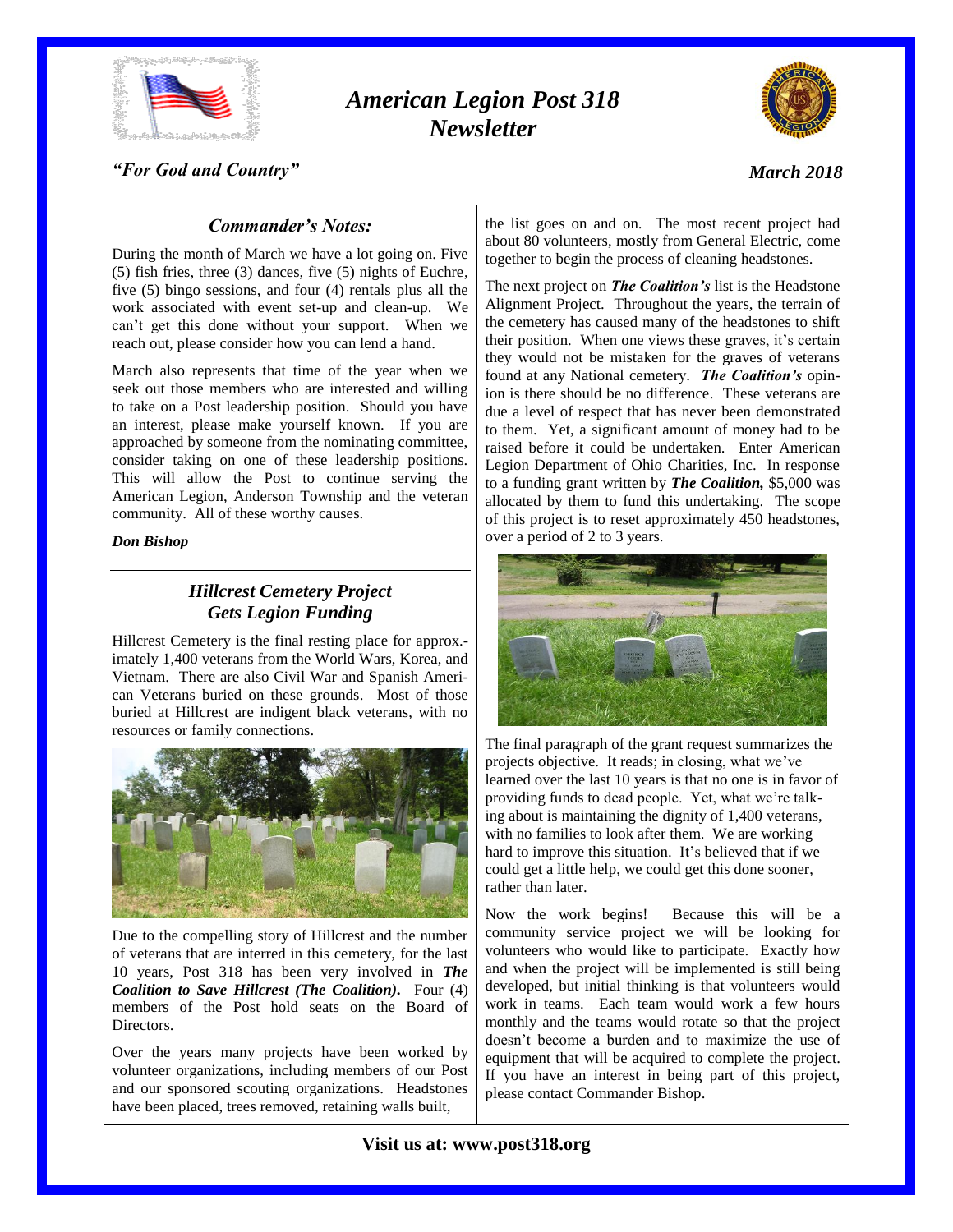### *Fund Raising Update:*

The Post has to raise about \$ 6,000 each month to continue operations. You can support our fund raising efforts by either attending, or working, our various events. For February, we exceeded the \$ 6000 threshold. How we got there is summarized in the table below.

| Event             | <b>Contribution</b> |
|-------------------|---------------------|
| <b>Bingo</b>      | \$3,359             |
| <b>Dances</b>     | \$1,586             |
| <b>Euchre</b>     | \$223               |
| <b>Fish Fries</b> | \$1,344             |
| <b>Rentals</b>    | \$1,345             |
| <b>Total</b>      | \$7,867             |

**Bingo** –We conduct bingo every Sunday. Doors open at 4:30p games begin at 6:00p. Contact Bingo Manager, Ed Sears (474-0246), with any questions.

**Post Dances** – We attempt to schedule 2 dances each month. They are open to the public. Doors open at 7p. The bands perform from 8p to 11p. Contact Commander, Don Bishop (474-4194), with any questions.

**Euchre** – Euchre is scheduled every Thursday night and is open to the public. Buy-in is \$5. Doors open at 6:45p, games begin at 7p. Contact Euchre Program Manager, Joe Baker (289-9044), with any questions.

**Lenten Fish Fries** – Fish Fries will be held each Friday during Lent. Meals are served from 5p to 7p. For questions, contact Chaplain Jerry Porter at 528-1557.

### *Charitable Giving*

Over the course of each year American Legion Post 318 Charities, Inc. (*Charities, Inc.*) contributes thousands of dollars to programs and causes important to our membership. To cover this philanthropy, *Charities, Inc*. has to raise approximately \$2,200 each month. The following is a summary of recent income and expenses for *Charities, Inc*.

|                                                        | Income   | Expenses |  |  |
|--------------------------------------------------------|----------|----------|--|--|
| <b>Bingo</b>                                           | \$412    |          |  |  |
| <b>Veterans Food Bank</b>                              |          | \$25.00  |  |  |
| <b>Flags for Turpin</b>                                |          | \$34.90  |  |  |
| <b>Veterans Christmas Party</b>                        |          | \$162.98 |  |  |
| <b>Insurance Premium</b>                               |          | \$368.00 |  |  |
| <b>Volunteer Raffle</b>                                |          | \$50.00  |  |  |
| <b>Monthly Rent</b>                                    |          | \$300.00 |  |  |
| <b>Total</b>                                           | \$412.00 | \$940.88 |  |  |
| You can help raise the funds we need by; 1) volunteer- |          |          |  |  |

ing to work Charities, Inc. fund raising projects, 2)

making tax deductible donations and 3) by registering with both Kroger and Amazon to participate in their corporate charitable giving programs. The following provides information about the corporate programs.

**Kroger Community Rewards** – If you are a Kroger customer and are not currently supporting a charitable organization through *Kroger Community Rewards*, we would encourage you to do your part! Go to [www.kroger.com.](http://www.kroger.com/) At the bottom of the home page "click-on" Kroger Community Rewards. Select "create account" and complete that task. When prompted for your cause, select *American Legion Post 318 Charities*, Inc. There is no cost to you to participate, nor is there any impact on your coupons or fuel points. Also, under the new Kroger rules, you only have to sign up once, rather that each year.

**Amazon Smiles** – *American Legion Post 318 Charities Inc.* is now registered with Amazon Smiles. So, if you shop at Amazon and select *American Legion Post 318 Charities, Inc.* as your charity, Amazon donates 0.5% of all eligible purchases. There is no cost to you for making this designation, and all money received from Amazon goes to support our programs.

Amazon has over a million charities to select from! To make your life easier, Amazon has provided a link for you to directly select *American Legion Post 318 Charities, Inc.* as your charity. Simply "click-on" this unique link to register: [https://smile.amazon.com/ch/36-](https://smile.amazon.com/ch/36-4721620) [4721620.](https://smile.amazon.com/ch/36-4721620)

To maximize our revenue opportunities please share this information and links with family and friends.

### *Membership Update*

We are behind in our membership renewals compared to this point in time last year. We haven't received renewals from 12 of our 2017 members and this is a kind reminder, that our Post constitution defines that all dues are payable by October 20th. If you can help us out by taking a few minutes to write your renewal check and getting it in the mail, I would be grateful. Those members who have not yet paid their 2018 dues are respectfully encouraged to do so.

#### **2018 Membership Scoreboard**

| 2017-2018 Quota            | 155   |
|----------------------------|-------|
| Paid as of 2/31/18         | 147   |
| % Ouota                    | 95.00 |
| Still Needed (Quota)       | х     |
| Goal                       | 165   |
| <b>Still Needed (Goal)</b> | 18    |

*Robert Kamman 1 st Vice Commander*

**Visit us at: www.post318.org**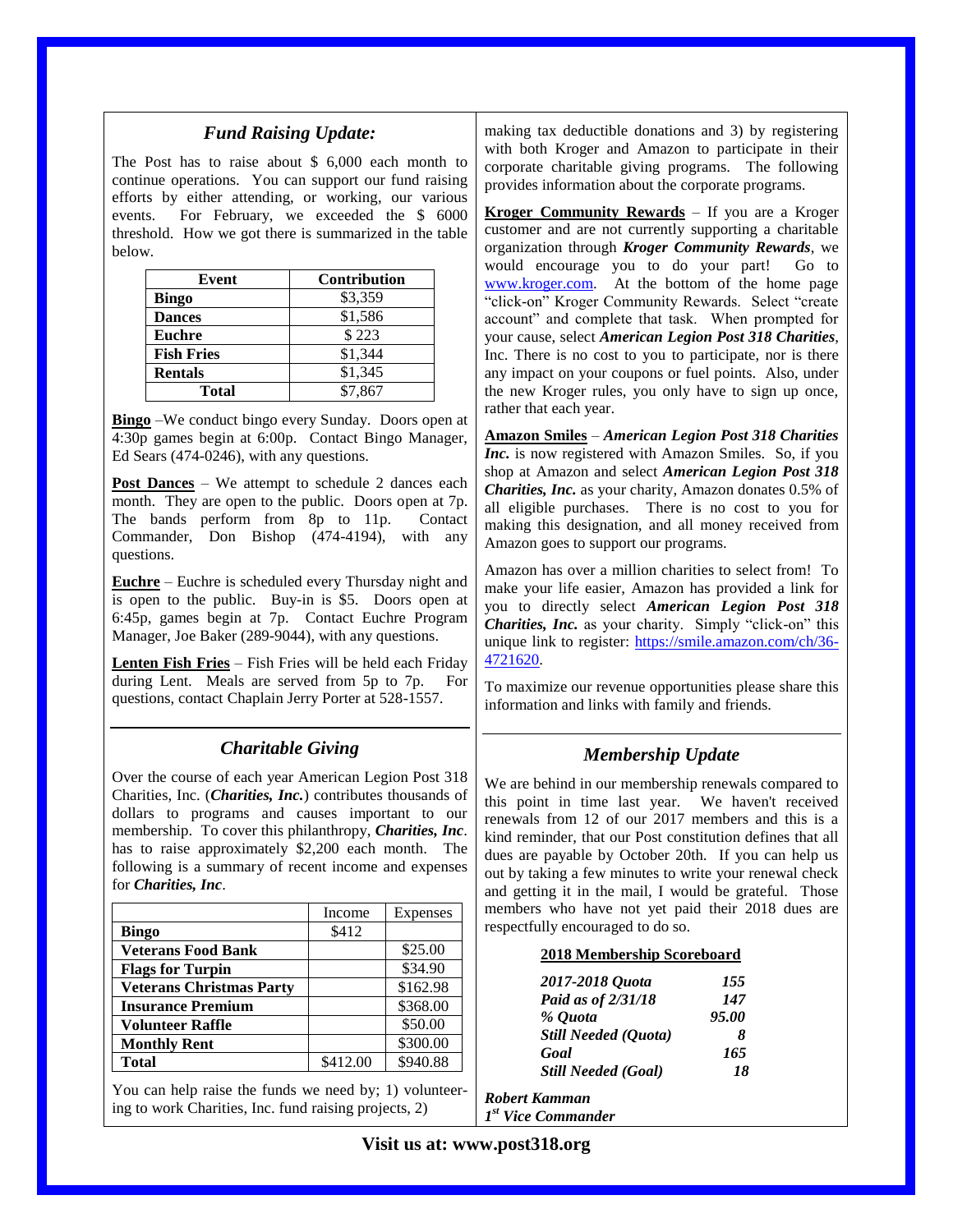#### *Help Wanted*

This *"Help Wanted"* column is going to become a regular feature in our monthly newsletter. Its purpose is to communicate the kind of support needed by the Post to maintain operations. Some of the support we need can be provided by non-members (spouses, family, or Friends of the Legion). If you're willing to take on any of these challenges, please contact Commander Bishop.

Last month we highlighted the positions listed below. We're still looking for help if you're interested, please contact Commander Bishop.

- **Bingo Manager** (member)
- **Fundraising Chairman** (member)
- **Community Support Chairman** (member)
- **Graphics Arts Support** (member/non-member)
- **Bingo Volunteers** (member/non-member)
- **Dance Volunteers** (member/non-member)

This month we're adding to the list the following requirements:

**BlackJack Dealers** – The theme of our March 31<sup>st</sup> dance is "Vegas Night". For this event *Charities, Inc*., will operate a single Blackjack table and a Big 6 wheel. To cover the BlackJack table, we're looking for 2 volunteers willing to share the duty during the evening.

The time requirement associated with this opportunity would be 4 hours (7p to 11p). This support could be provided by a non-member.

**Photographer** – The theme of our June  $2<sup>nd</sup>$  dance is "Prom Night". One of the promotions we want to try is to take pictures of the customers who dress for the event. To make this happen, we need is to find someone willing to take these pictures and then working with our Web Master to post them on our web site. We're not looking for a professional photographer. We're looking for someone who's willing to bring their own camera (or cell phone) and take some snap-shots to commemorate the event.

The work effort associated with this requirement would be 4 hours (7p to 11p). This support could be provided by a non-member.

#### *March Dance Schedule*

There are three (3) dance events scheduled in March. First up, March  $10<sup>th</sup>$ , is a local group making their Patriot Center debut. The *Big Trouble Blues Band* play from a huge set list of various musical genres from 60's and 70's *Classic Rock* styles to *Traditional Blues*, and from *R&B* to *Motown*. They are an energetic show-style band that engages audiences and entertains all ages, and get

crowds up and on their feet. A note of interest, this band is led by Anderson High School, Vice Principal, Dave Kammerer.



On March  $17<sup>th</sup>$ , we will celebrate St Patrick's Day with the *Cincy Rockers*. This will be the first of two (2) consecutive theme dances. There will be a *"Wearing of the Green"* contest, for the Irish and want to be Irish to show their colors. The winner will get a cash prize of \$50, and there will be prizes for the first two (2) runners up. We'll also feature the "kissable" Post 318 Blarney Stone. A perfect photo opportunity to mark the event.



On March 31, the Patriot Center welcomes *The Last Caballeros* to host our Vegas Night event*.* Besides having one of Cincinnati's premier bands for your listening and dancing pleasure, Charities, Inc. will have a Blackjack table and a Big 6 wheel available for your entertainment. Proceeds going to support our program and charitable giving. An autographed celebrity photo will also be a part of this fun evening.



**Visit us at: www.post318.org**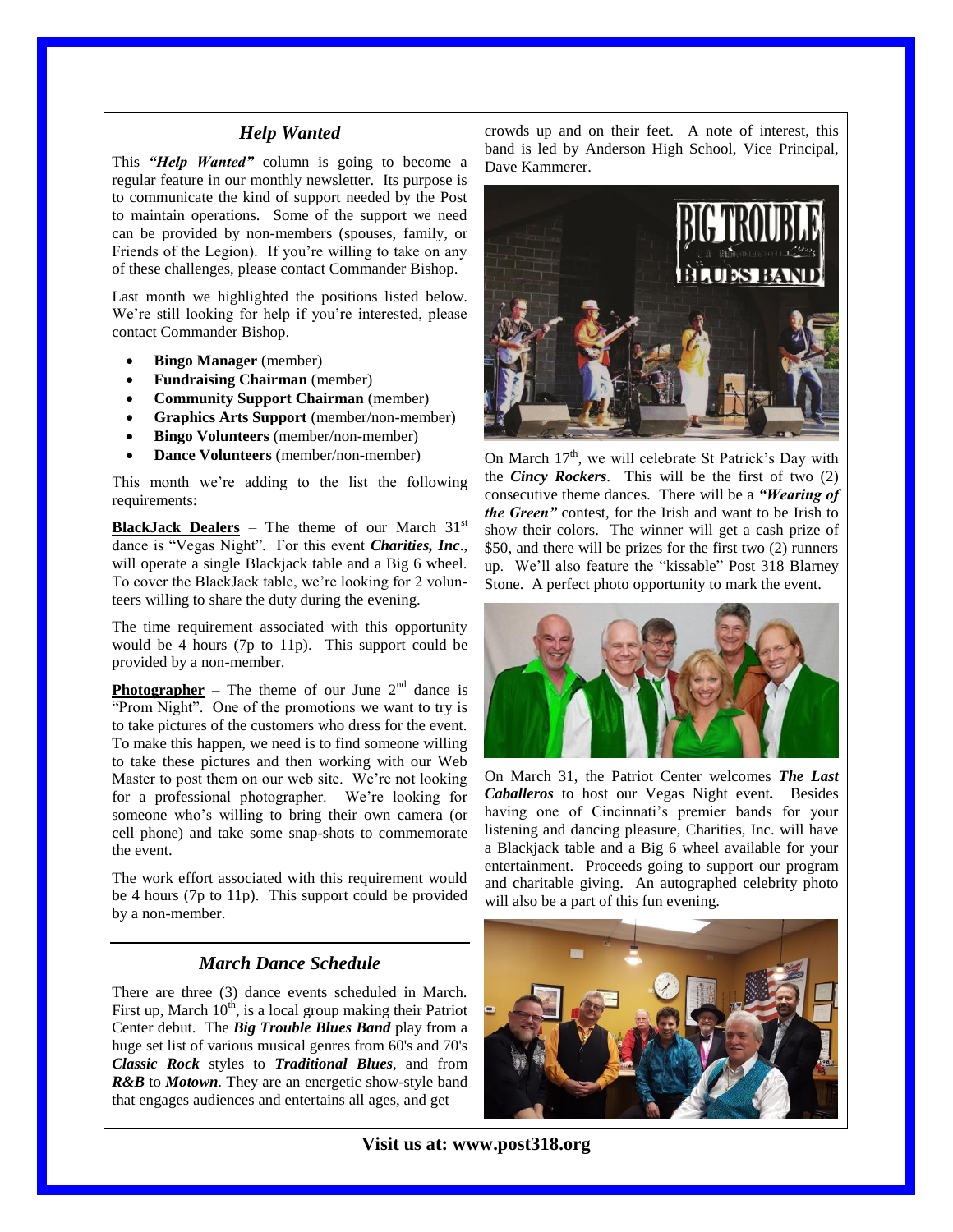### *Easter Egg Hunt Ends*

The Executive Committee has voted to end our annual Easter Egg hunt. The consensus was that the Post would be better served to focus our resources on other projects. Because we are ending this program, we have a collection of stuffed animals that need a new home. Should you have any thoughts about where they should be placed, please contact Commander Bishop at 474-4194.

### *Chaplin's Report*

We can say we had a good Winter season for the Legion, but not for everyone. Bob Calder had a series of mini strokes that has him going in and out of the hospital. He is amazing that he still seems upbeat with all his problems. We all can learn something from this amazing man. Keith Musselman has had his implant adjusted and is hoping for good results. We pray that he gets them. Ralph Caskey and Ron Yersky seem to be improving from their surgeries. We hope and pray to see both of them back fully involved. We miss not seeing Bill King and Chuck Smith, and we hope all is well with them. We also are glad to see Don getting around a lot better and hope he continues to get stronger.

Fish Fries have started well and I thank the great volunteers. Dances have been doing okey along with Bingo, but getting volunteers for both has been a chore for Don and Ed. Let's continue to help out and make this year continue to be strong.

Thanks again for the men who donated funds to Buckeye Boys and Girls state, allowing us to send more students.

*Jerry Porter Chaplain*

#### *Buckeye Boys and Girls State*

The Post has always been a supporter of Buckeye Boys State and Buckeye Girls State. These are week long programs designed to provide mock government and leadership experiences through role play. We are pleased to announce that this year we will send 10 high school students to these programs. This will be the largest contingent that the Post has every committed to support. The cost to do this will be approximately \$3,000. Therefore, we are accepting contributions to support this program. Should you wish to make a tax deductible donation, you can mail a check to American Legion Post 318 Charities, Inc. P.O. Box 54390, Cincinnati, Ohio 45254-0390. Should you have questions about the program itself, please contact Americanism Chairman, Randy Lindsey at 374-2099, or via email at [weasellee@yahoo.com.](mailto:weasellee@yahoo.com)

# *At The Flag Pole*

Fly The Flag Day

March 29<sup>th</sup>: National Vietnam War Veterans Day

*Ralph Caskey Sgt.-at-Arms*

#### *Next Meeting*

Our next meeting is scheduled for 7:00 PM, Wednesday, March  $14^{\text{th}}$ .

Our success depends on your support, so feel free to bring a friend and come out and join us! As always there will be a light snack after the meeting.

# *Need Help?*

If you're a veteran and need help obtaining any of your entitled benefits, please contact our Service Officer, Charlie Cleves. Charlie can be reached at (513) 232 7767, or via email at: [ccleves1@fuse.net.](mailto:ccleves1@fuse.net)

### *Thought for the Day:*

I used to be indecisive, but now I'm not so sure.

*………………………………………………..Unknown*

#### *Post Officers & Committee Chairs:*

| Commander:                       | Don Bishop        | 513-474-4194 |  |
|----------------------------------|-------------------|--------------|--|
| 1st Vice:                        | <b>Bob Kamman</b> | 513-474-5237 |  |
| 2nd Vice:                        | Matt Lilly        | 513-617-8351 |  |
| Adjutant:                        | Dan Wolfangel     | 513-474-9577 |  |
| <b>Finance Officer:</b>          | Ron Yersky        | 513-232-2591 |  |
| Chaplain:                        | Jerry Porter      | 513-528-1557 |  |
| Sgt.-at-Arms:                    | Ralph Caskey      | 513-470-6588 |  |
| Americanism:                     | Randy Lindsey     | 513-374-2099 |  |
| Bingo:                           | <b>Ed Sears</b>   | 513-474-0246 |  |
| <b>Community Support: VACANT</b> |                   |              |  |
| Event Coordination: Ken Knight   |                   | 513-675-5234 |  |
| <b>Fundraising:</b>              | VACANT            |              |  |
| House:                           | Bob Alfieri       | 513-232-0309 |  |
| <b>Service Officer:</b>          | Charlie Cleves    | 513-232-7767 |  |

### **Visit us at: www.post318.org**